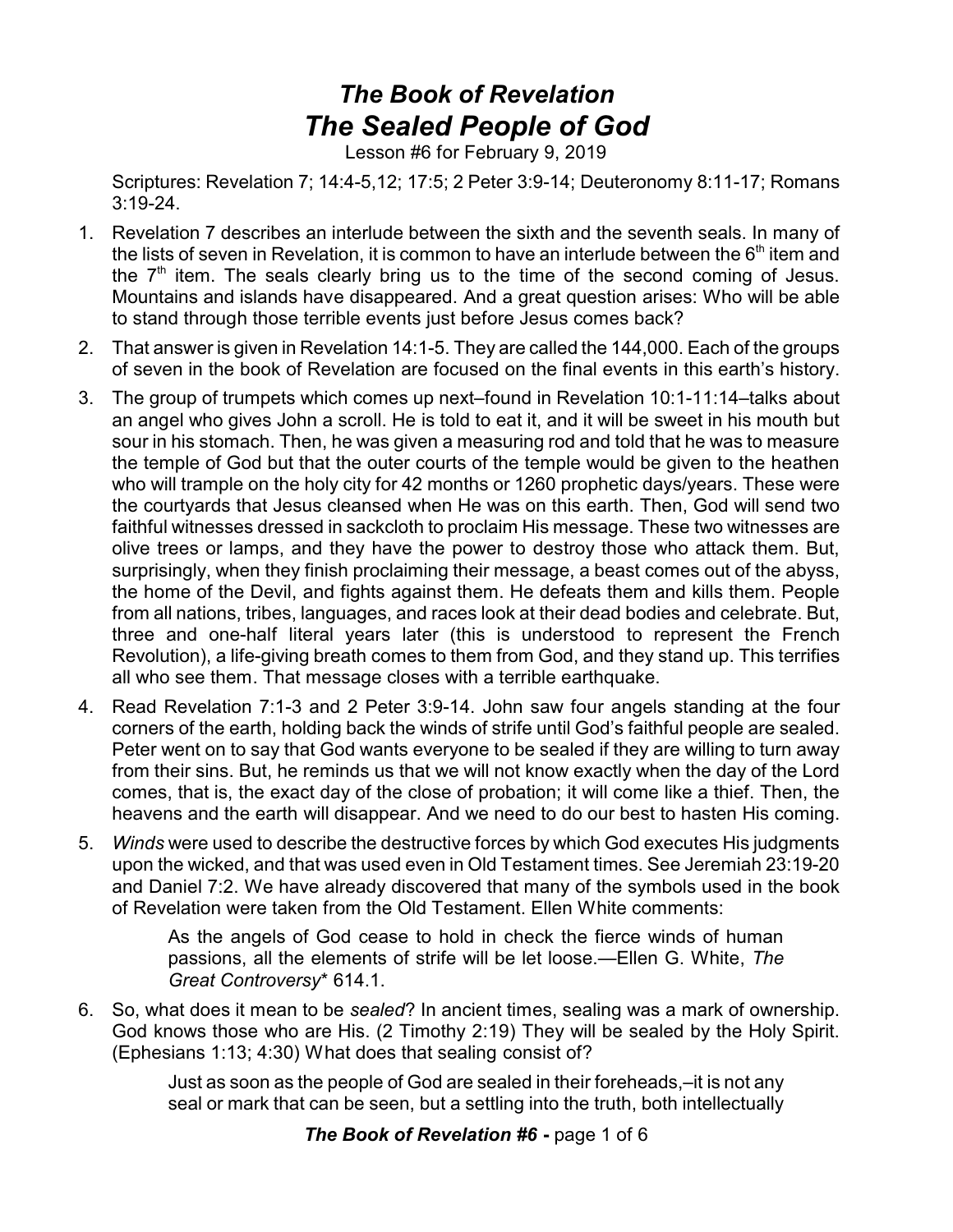and spiritually, so they cannot be moved,–just as soon as God's people are sealed and prepared for the shaking, it will come. Indeed, it has begun already; the judgments of God are now upon the land, to give us warning, that we may know what is coming.—Ellen G. White, ("Medical Missionary Work in Southern California," Interview held in Los Angeles, California, September 15, 1902.) *10MR*\* 252; *MS 173*,\* 1902, 3-6. ("Medical Missionary Work in Southern California," November 20, 1911.); *SDABC*,\* vol. 4, 1161.6*; 1MR*\* 249.2; *Mar*\* 200.2; *FLB*\* 287.7; *LDE*\* 219.4-220.0; *OFC*\* 83.6; 328.2.

- 7. But, we know that the Devil is not asleep. Revelation 12 tells us that he knows that his time is short, and he is very angry. (1 Peter 5:8) Read Revelation 13:15-17. The Devil threatens to kill anyone who does not join him in his rebellion against God.
- 8. Read Revelation 12:17 and Revelation 14:12. Compare Ezekiel 20:12,20; Hebrews 4:9-10; and Revelation 14:7. In these passages we see that God's seal involves the keeping of the seventh-day Sabbath and all that represents. And those who are faithful to God will be preserved despite all that Satan does. He will also have a mark called *the mark of the beast* to identify those who are his.
	- **Revelation 7:4-8:** <sup>4</sup>And I was told that the number of those who were marked with God's seal on their foreheads was 144,000. They were from the twelve tribes of Israel, <sup>5-8</sup>twelve thousand from each tribe: Judah, Reuben, Gad, Asher, Naphtali, Manasseh, Simeon, Levi, Issachar, Zebulun, Joseph, and Benjamin.—American BibleSociety. (1992). *The Holy Bible: The Good News Translation*\* (2nd ed., Revelation 7:4-8). New York: American Bible Society.

The announcement of the number of those who are sealed marks the completion of the sealing. John hears that their number is 144,000 from the 12 tribes of Israel. The reference here is not to a literal number but to what it signifies. The number 144,000 consists of 12 times 12 times 1,000. Twelve is a symbol of God's people: the tribes of Israel and the church built upon the foundation of the Twelve Apostles *(Eph. 2:20)*. Thus, the number 144,000 stands for the totality of God's end-time people: "All Israel" (Jews and Gentiles) who are ready for Christ's return and who will be translated without seeing death *(Rom. 11:26, 1 Cor. 15:51-53[; Gal. 3:28-29])*.—*Adult Sabbath School Bible Study Guide*\* for Monday, February 4. [Content in brackets is added.]

9. So, where are these people described as *the 12 tribes of Israel*? Read 2 Kings 17:5-23. Historically, we know that the northern kingdom of Israel, consisting of most of ten tribes, were taken off into captivity because of their rebellion against God; no one knows where they are now. So, is this a literal number? Or, only a symbolic number?

> Also, the list of the 12 tribes in Revelation 7 is like no other found in Scripture *(compare Num. 1:5-15, Ezek. 48:1-29)*. Judah is listed as the first tribe *(Rev. 7:5)* instead of Reuben *(compare with Num. 1:15)*. Also, the tribes of Dan and Ephraim, included in the lists of Numbers 1 and Ezekiel 48, are omitted from the list in Revelation 7, while Levi and Joseph are included instead *(Rev. 7:7, 8)*. The obvious reason for the exclusion of Ephraim, and apparently Dan, from the list in Revelation 7 is that in the Old Testament these two tribes are apostate and idolatrous *(1 Kings 12:29, 30; Hos. 4:17)*.—*Ibid*.\*

> > **The Book of Revelation #6** - page 2 of 6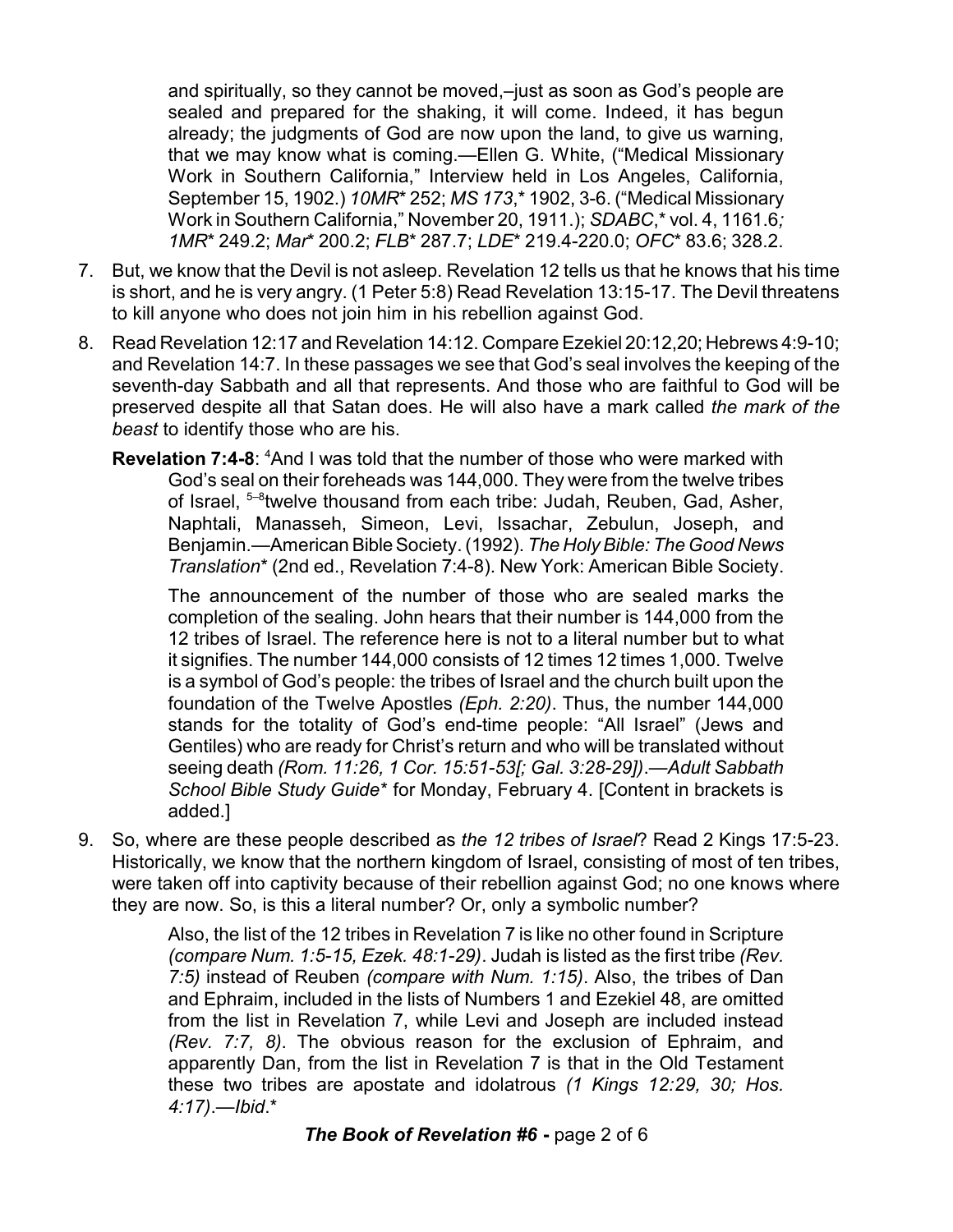10. It should be clear, then, that this is not a literal number applying only to genetic Jews.

The list of the tribes in Revelation 7 is not historical but spiritual. The absence of Dan and Ephraim from the list suggests that the unfaithfulness of these two tribes will have no place among God's sealed people. Also, the church in the New Testament is referred to as the 12 tribes of Israel *(James 1:1)*. The 12 tribes in Revelation 7 stand for the entire people of God who endure to the end, both Jews and Gentiles.—*Ibid*.\*

- 11. But, John sees another group. Who are they? Read Revelation 7:9-10. Clearly, these are people who are faithful to God, and they are standing in front of the throne in heaven. They are shouting and singing because they have survived a great tribulation. Is this another description of the 144,000? Or, could this be another group? We know that the word *tribulation* is used in the Bible to describe God's faithful people who suffer because of their faith. See Exodus 4:31; Psalm 9:9; Matthew 24:9; John 16:33; and Romans 5:3.
- 12. What does Ellen White tell us about this group?

Nearest the throne are those who were once zealous in the cause of Satan, but who, plucked as brands from the burning, have followed their Saviour with deep, intense devotion. Next are those who perfected Christian characters in the midst of falsehood and infidelity, those who honored the law of God when the Christian world declared it void, and the millions, of all ages, who were martyred for their faith. And beyond is the "great multitude, which no man could number, of all nations, and kindreds, and people, and tongues,... before the throne, and before the Lamb, clothed with white robes, and palms in their hands." Revelation 7:9. Their warfare is ended, their victory won. They have run the race and reached the prize. The palm branch in their hands is a symbol of their triumph, the white robe an emblem of the spotless righteousness of Christ which now is theirs.—Ellen G. White, *The Great Controversy*\* 665.2; *SR*\* 421.2. Compare *Spirit of Prophecy*,\* Book 4, 479.3; *Mar*\* 339.3; *ML*\* 346.4.

- 13. Read Deuteronomy 8:11-17. This passage is a part of one of Moses's final speeches given to the children of Israel just before he left them and they entered the promised land. He reminded them of how God had preserved them through very difficult circumstances; but, he warned them not to reject God or to think that they do not need Him anymore.
- 14. Read Revelation 14:1-5. Who are those 144,000 saints?
	- **Revelation 14:1-5:** <sup>1</sup> Then I looked, and there was the Lamb standing on Mount Zion; with him were 144,000 people who have his name and his Father's name written on their foreheads.  ${}^{2}$ And I heard a voice from heaven that sounded like a roaring waterfall, like a loud peal of thunder. It sounded like the music made by musicians playing their harps.  $3$ The 144,000 people stood before the throne, the four living creatures, and the elders; **they were singing a new song, which only they could learn. They are the only ones who have been redeemed. <sup>4</sup>They are the men who have kept themselves pure by not having sexual relations with women; they are virgins. They follow the Lamb wherever he goes. They have been redeemed from the rest of the human race and are the first ones to be offered to God and to the Lamb. <sup>5</sup>They have never been known to tell**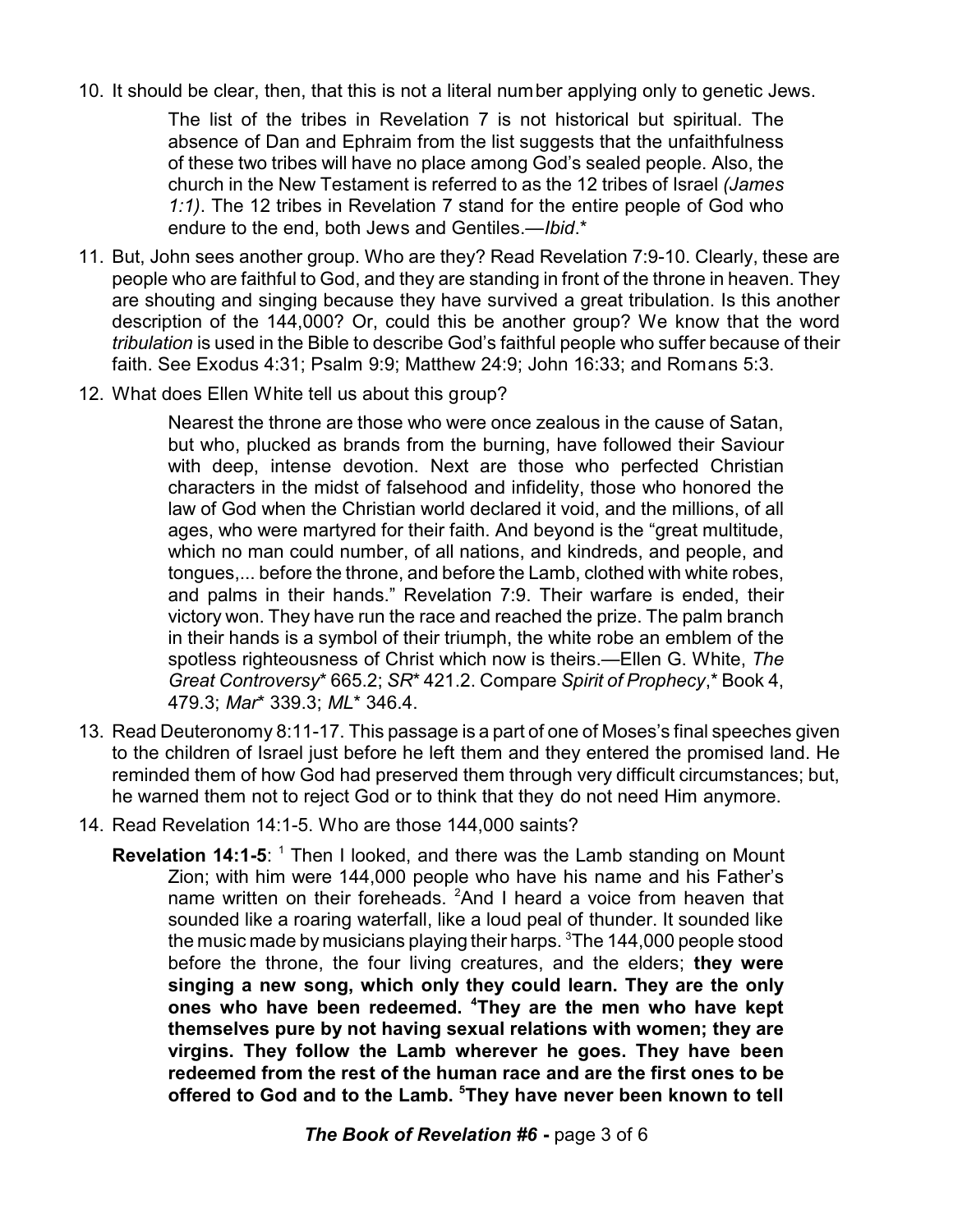**lies; they are faultless**.—*Good News Bible*.\* [Bold type is added.]

15. So, what does it mean not to have "sexual relations with women"? These people have survived through the fullest extent of Satan's wrath in the final crisis. But, because of their very close relationship with Jesus Christ, God has protected them. But, they have not been defiled with the teachings of Satan or his followers. *Sexual immorality* is a symbol of unfaithfulness to God. (See Revelation 17:5; compare Revelation 18:3.)

> The 144,000 are further described as the ones who have been "redeemed from among men" as "firstfruits to God and to the Lamb" *(Rev. 14:4, NKJV)*. In ancient Israel, the firstfruits were the best fruits of the harvest offered to God *(Num. 18:12)*. The word "firstfruits" can refer to saved people as distinct from those in the world *(James 1:18)*, but in Revelation the 144,000 are clearly a special group because they will be translated without seeing death *(1 Cor. 15:50-52)*. Thus, they are the firstfruits of the larger harvest of the saved through all the ages *(see Rev. 14:14-16)*.—*Adult Sabbath School Bible Study Guide*\* for Wednesday, February 6.

16. Read Revelation 14:5; 2 Peter 3:14; and Jude 24-25. We are admonished to do everything we can to be a part of those final remnant people of God. But, we need to stay very close to Jesus and be "without fault." This is necessary because the Devil will do everything possible to deceive and destroy God's faithful people. (1 Peter 5:8; 2 Thessalonians 2:10-11; Matthew 24:4-5,23-24) So, what does it mean to be *without fault*?

> "Without fault" (Greek *amômos*, "blameless") refers to the fidelity of the 144,000 to Christ. In the Bible, God's people are called to be holy *(Lev. 19:2, 1 Pet. 2:9)*. Abraham *(Gen. 17:1)* and Job *(Job 1:1)* were blameless. Christians are called to be holy and without blemish before God *(Eph. 5:27, Phil. 2:15)*.—*Ibid*.\* for Thursday, February 7.

> [Revelation] Chapter 7 is inserted parenthetically between the sixth *(Rev. 6:12-17)* and seventh *(Rev. 8:1)* seals. Chapter 6 closes with the opponents of God calling on the rocks and mountains to hide them from the face of God and the wrath of the Lamb *(Rev. 6:15, 16)*. They then close with the poignant statement, "For the great day of His wrath has come, and who is able to stand?" *(Rev. 6:17, NKJV)*. That question is answered in chapter 7 with the appearance of two groups: the 144,000 *(Rev. 7:4-8)* and the great multitude *(Rev. 7:9-14)*. In order to survive the calamities that accompany the Second Coming, it is necessary to be sealed *(Rev. 7:1-3)*. The end result is a people who stand blameless before the throne of God *(Rev. 14:5)* and serve Him in His temple *(Rev. 7:15)*. The purpose of Revelation 7 and 14, within their larger context, is to identify what God's people will be like just before the Second Coming.—*Adult Teachers Sabbath School Bible Study Guide*\* 81. [Content in brackets is added.]

- 17. God has always asked His faithful followers to "be holy because He is holy." (Leviticus 19:2; 1 Peter 2:9)
- 18. This does not mean that we will somehow in our own strength be perfect. Read Romans 3:19-24. All of us are sinners and are hopelessly lost apart from the salvation offered by faith in Jesus Christ. We are saved by what God is able to do in us and through us if we cooperate with Him. (See Ephesians 2:8-10.)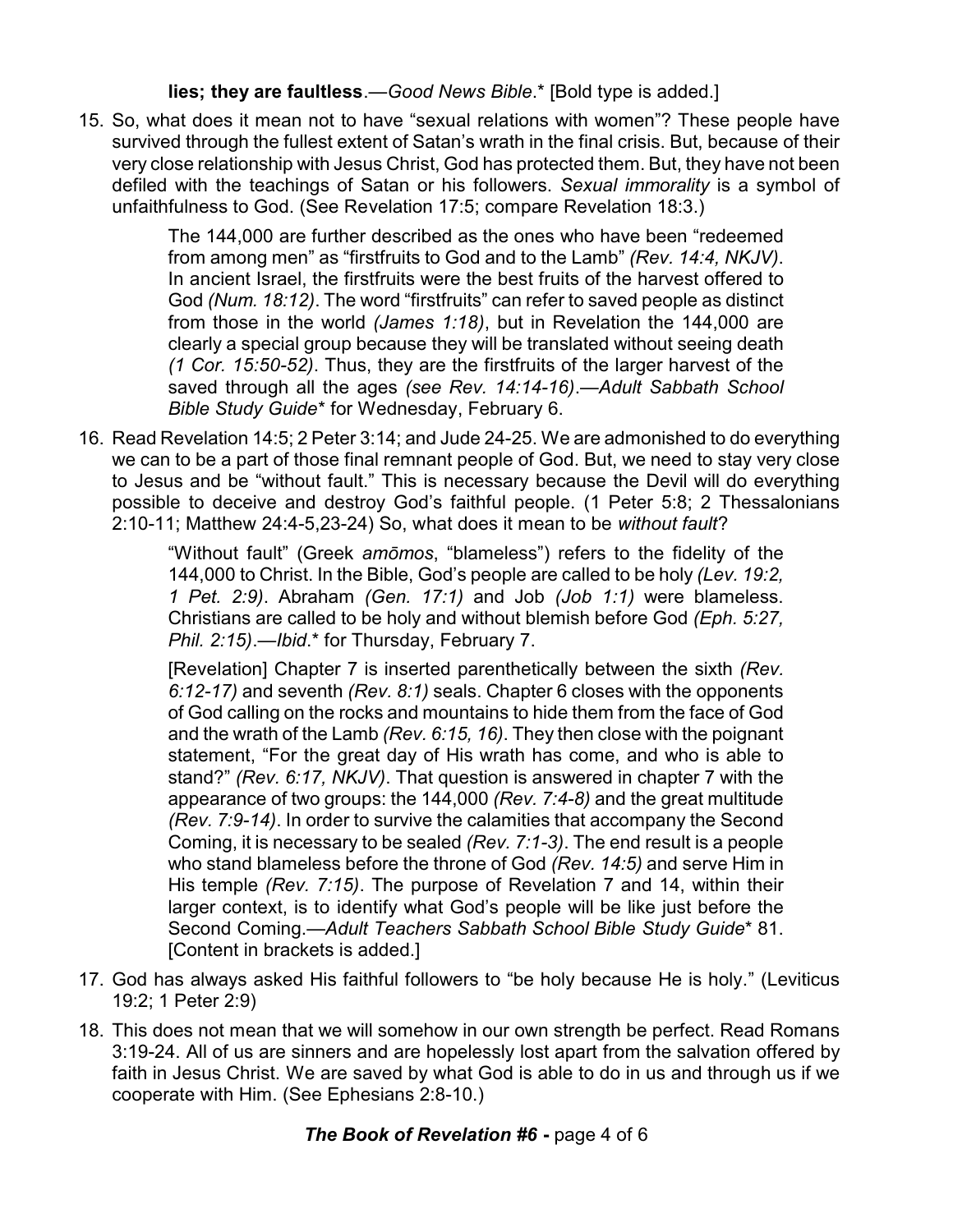We need to be refined, cleansed from all earthliness, till we reflect the image of our Saviour, and become "partakers of the divine nature".... When the conflict of life is ended, when the armor is laid off at the feet of Jesus, when the saints of God are glorified, then and then only will it be safe to claim that we are saved, and sinless.—Ellen G. White, *Selected Messages*,\* Book 3, 355.2-356.0. Compare *Signs of the Times*,\* March 23, 1888, par. 13; *Ibid*.\* May 16, 1895, par. 4.

- 19. Clearly, we can see that at that time just before the second coming of Christ, Satan will do everything possible to deceive and, if possible, destroy God's faithful people. But, God also promises them that He will protect them and preserve them despite these tribulations if they will remaining close to Him.
- 20. Since the early days of Seventh-day Adventism, questions have been raised about who these 144,000 are. That question has been hotly debated. One of the best descriptions of the 144,000 is found in *Great Controversy* 648.3. Psalm 91:7-16 is a precious promise from God about how He will care for those who are His faithful people.
- 21. But, there are some things which God chooses not to reveal.
	- **Deuteronomy 29:29**: <sup>29</sup> "There are some things that the LORD our God has kept secret; but he has revealed his Law, and we and our descendants are to obey it for ever."—*Good News Bible.\**

Christ says that there will be those in the church who will present fables and suppositions, when God has given grand, elevating, ennobling truths which should ever be kept in the treasure house of the mind. When men pick up this theory and that theory, when they are curious to know something it is not necessary for them to know, God is not leading them. It is not His plan that His people shall present something which they have to suppose, which is not taught in the Word. It is not His will that they shall get into controversy over questions which will not help them spiritually, such as, Who is to compose the hundred and forty-four thousand? This those who are the elect of God will in a short time know without question.—Ellen G. White, *Notebook Leaflets*,\* vol. 2, 164.4; *Selected Messages*,\* Book 1, 174.3; *SDABC*,\* vol. 7, 978.4.

22. But, one thing is clear:

Let us strive with all the power that God has given us to be among the hundred and forty-four thousand.—Ellen G. White, *Review and Herald*,\* March 9, 1905, par. 4; *SDABC*,\* vol. 7, 970.10; *Mar*\* 241.9; *OFC*\* 332.7.

- 23. We know that one of the important characteristics of the 144,000 is that they will be able to sing a new song–which no one else can sing–because they have been through an experience like no other group in history ever has. (Revelation 14:3-4; 15:2-3)
- 24. In our study for this week, we have talked about seals and sealing, the cosmic conflict, and the work of the Holy Spirit; (Ephesians 1:13; 4:30) and we have just discussed the 144,000–whether it is literal or symbolic and whether it is the same as that *great multitude* that were seen before the throne of God. Do you feel that you now have a better understanding of the 144,000?
- 25. In ancient times, sealing accomplished two main purposes: (1) It validated the contents as

## **The Book of Revelation #6** - page 5 of 6